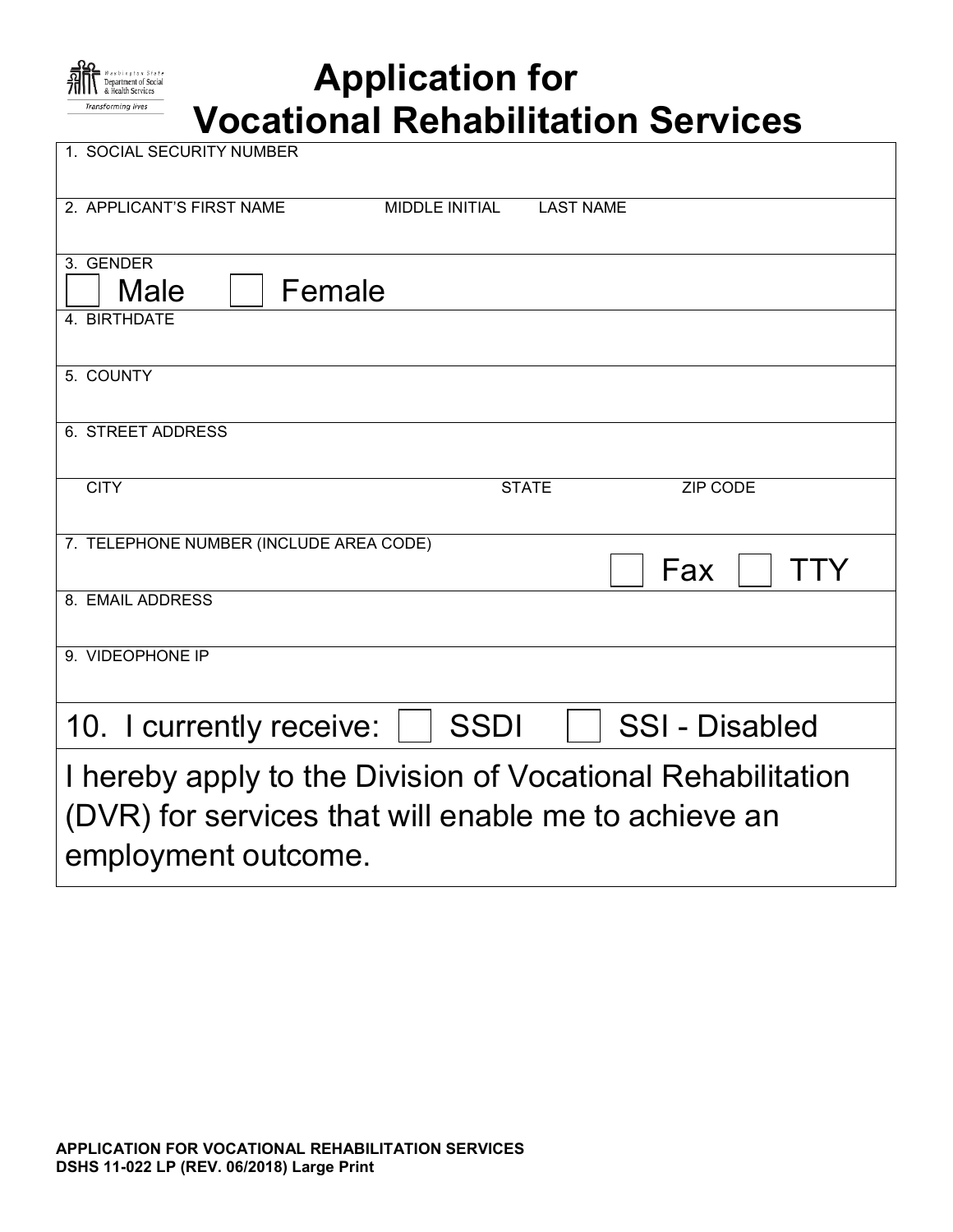I understand that consistent with Title VI of the Civil Rights Act of 1964, as amended and Washington State Laws, against discrimination, the Washington State Department of Social and Health Services prohibits discrimination based on race, color, creed, religion, national origin, age, sex, presence of any sensory, mental or physical disability, use of a trained dog guide or service animal by a person with a disability, sexual orientation, honorably discharged veteran, disabled veteran, Vietnam Era veteran, recently separated veteran, other protected veteran or military status, or status as a mother breastfeeding her child.

I have received the DSHS Nondiscrimination Policy brochure, DSHS 22-171, and understand that if I believe that I have been discriminated against, I can follow the discrimination complaint steps outlined in the brochure.

I understand that DVR may obtain personal information from state and federal agencies to verify my benefits, earnings and income from employment or selfemployment. The authority under which the information is collected includes WAC 388-891A-0103, 34 CFR 361.38 (Code of Federal Regulations), and RCW 50.13.060 for Employment Security, and RCW 82.32.330 for Department of Revenue.

I have received information about the Client Assistance Program and their services were explained to me.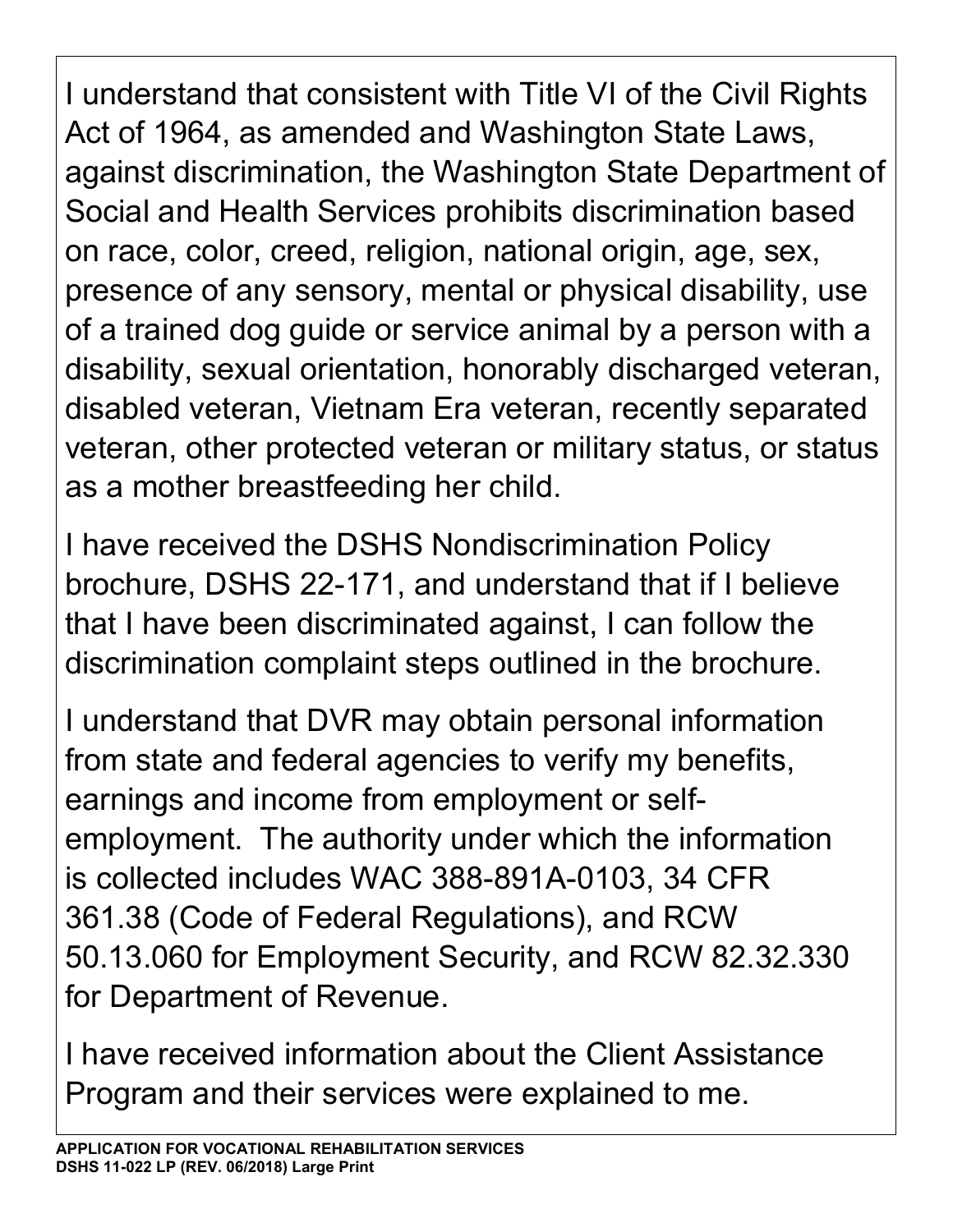| I also understand that, in accordance with WAC 388-<br>891A-0215, if at any time I am dissatisfied with any<br>decision made by DVR, I have the right to contact the<br>Client Assistance Program, request mediation, and<br>request a formal hearing.                            |  |
|-----------------------------------------------------------------------------------------------------------------------------------------------------------------------------------------------------------------------------------------------------------------------------------|--|
| I understand that a DVR counselor must determine<br>whether or not I am eligible for Vocational<br>Rehabilitation Services. An assessment may be<br>needed to determine eligibility and I am available to<br>participate in that assessment.                                      |  |
| I understand that although DVR is not an entity<br>covered by the Health Information Portability and<br>Accountability Act (HIPAA), DVR will keep my<br>personal information confidential as described in<br>WACs 388-891A-0130, 388-891A-0135, and 388-<br>891A-0150.            |  |
| I authorize DVR to obtain and disclose the required<br>information to DSHS client registry system. This<br>information includes: Name; social security number;<br>birth date; gender; ethnic background; current<br>treatment agency / facility; and DSHS program<br>involvement. |  |